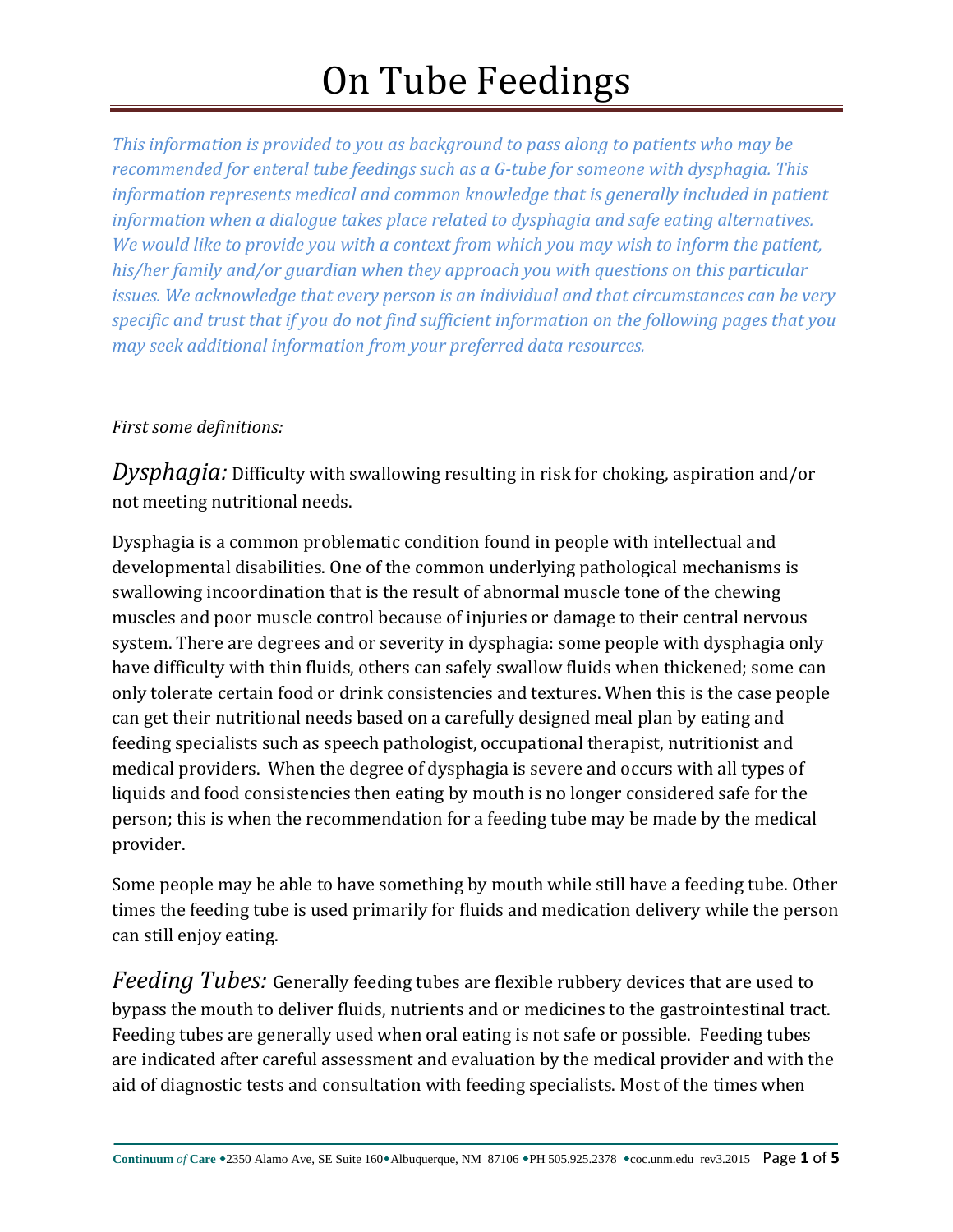indicated feeding tubes can be a scheduled procedure and are only rarely an emergency. Tube feedings is an option that can offer an alternative to eating by mouth but it is not without health risks and emotional implications. Nutritional and hydration needs can be accomplished via a feeding tube when a person is no longer able to eat or drink by mouth.

There are various types of tubes and of diverse materials: rubber, silicone or other synthetic material. Tubes are selected depending on the problem and purpose.

The NG or "NASO-GASTRIC" tubes are inserted through the nose and gradually passed into the stomach by a nurse, physician assistant, doctor or other medical provider who has received training in this procedure. Certain precautions are taken to ensure that the placement is correct. Depending on the clinical setting an x-ray may be indicated; however, placement is frequently determined by placing a stethoscope over the abdomen while flushing air with a syringe through the tube and listening for "air sound" over the stomach area AND by obtaining stomach secretions by suctioning with a syringe. If no secretions are obtained and the patient is experiencing coughing or respiratory discomfort the tube may have gone through the breathing pipe and needs to be pulled back PRIOR to flushing down any substance through the tube. In general NG tubes are considered "temporary", not for long term purposes. They are usually secured to the face with tape. No sutures are needed. People report that NG tubes can be uncomfortable. It can be used for bolus or continuous feedings. They need frequent replacement (can be weekly) and can be done at home by someone other than a health professional who is trained in the technique.

"G-Tubes" or GASTRIC TUBES are tubes that are first inserted by a specialist: surgeon or gastroenterologist directly into the stomach. The surgeon will commonly do it in the operating room under anesthesia. This implies cutting through the abdominal wall and tying the tube to the stomach. There are usually a few stitches on the skin. A tract is formed through the muscles and skin. The risks and potential complications are those of cutting through the skin and into the abdominal cavity: initially bleeding and later on a wound infection may occur. Over several weeks this tract is healed and called stoma. People who have these tubes do not complain of pain once it is healed from the initial placement. Usually ONLY the specialist should replace the tube for the first time and or if it is accidentally removed or pulled out. If the latter happens, the specialist should be contacted immediately and the patient transferred to the emergency room or where the specialist's preference may be. There is a SIGNIFICANT risk of creating a false pass way into a cavity other than the stomach. ONLY when the specialist tells you specifically that it is safe to replace the tube can you do so without going into the emergency room or urgent care facility; *and* when appropriate training has been provided.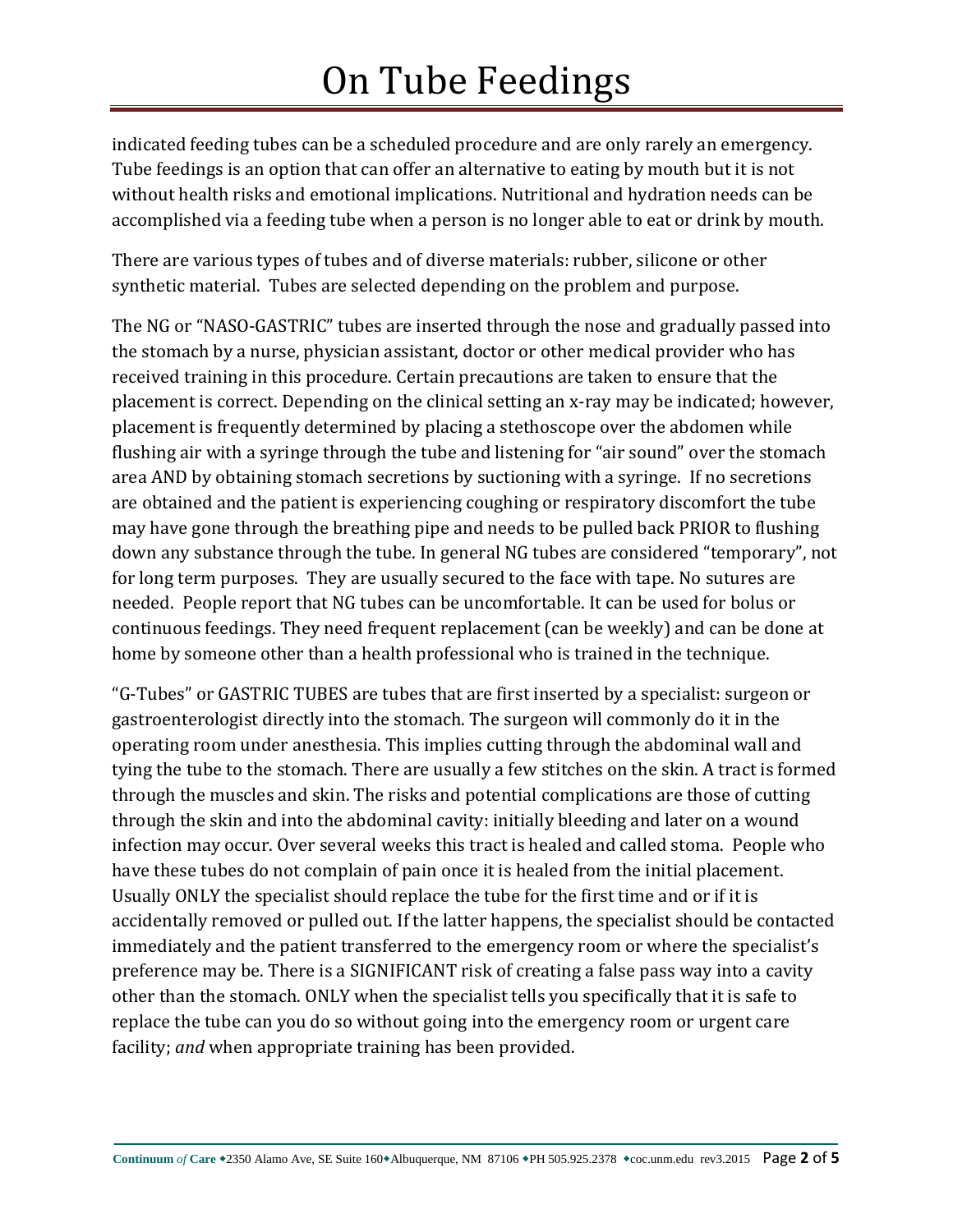Another procedure done usually by a gastroenterologist but also used by surgeons is via an endoscopy. This is known as percutaneous endoscopic gastrostomy tube (PEG tube). This procedure can be done at the specialist office or in a setting where the patient can be monitored closely through the procedure and until fully awake. Endoscopy involves the use of a tube with a camera on the tip that is introduced through the mouth or nose into the stomach while the patient is sedated –different from general anesthesia. The camera allows the specialist to look at the stomach from the inside; while directing a bright light towards the skin the doctor makes a small cut through the skin and then inserts the tube from the outside; this also includes placing several sutures to prevent the tube from leaking and or slipping out. As in the other procedures it is important that the first time this tube needs to be replaced it is done by the specialist, typically the one who inserted it the first time. G-Tubes can be used for bolus or continuous feedings. They usually need to be changed every 3-6 months.

J-Tubes or JEJUNAL TUBES are tubes that have their tip in the small intestine past the stomach and duodenum. They are only inserted by specialist and are recommended only for specific conditions. These tubes have different implications for their use and are associated with higher risk for complications, reasons why they are not frequently used. Initial care is similar to the other tube types. J-tubes are only recommended with continuous feedings. Only specialists should attempt to change these tubes and a t the intervals they recommend.

Feeding tubes can be temporary while the condition that makes it risky to eat by mouth gets resolved. When the condition like severe dysphagia is unlikely to change then it can be recommended as a permanent option. Tubes can be taken out when no longer desired or indicated. This is usually done without surgical intervention.

*Immediate and Long-term Risks & Complications:* Complications can be common; immediately after the procedure there can be bleeding and later on infections. In the long run one of the most serious complications is bowel obstruction and or perforation. If this happens it becomes a surgical emergency and usually means a prolonged hospitalization and significant discomfort and pain. It also means that for a time medications, fluid and nutrition requirements will be provided intravenously. Once the bowel heals, the feeding tube use can be restarted. Creating a false pass way into the intraabdominal cavity s another complication with similar outcomes as the ones mentioned above.

The most common "complication" is that the tube is accidently pulled out. This can happen because it is hanging outside of the body and not secure to the skin and while transferring or getting dressed this can happen. In most cases once there is a "well-formed stoma", the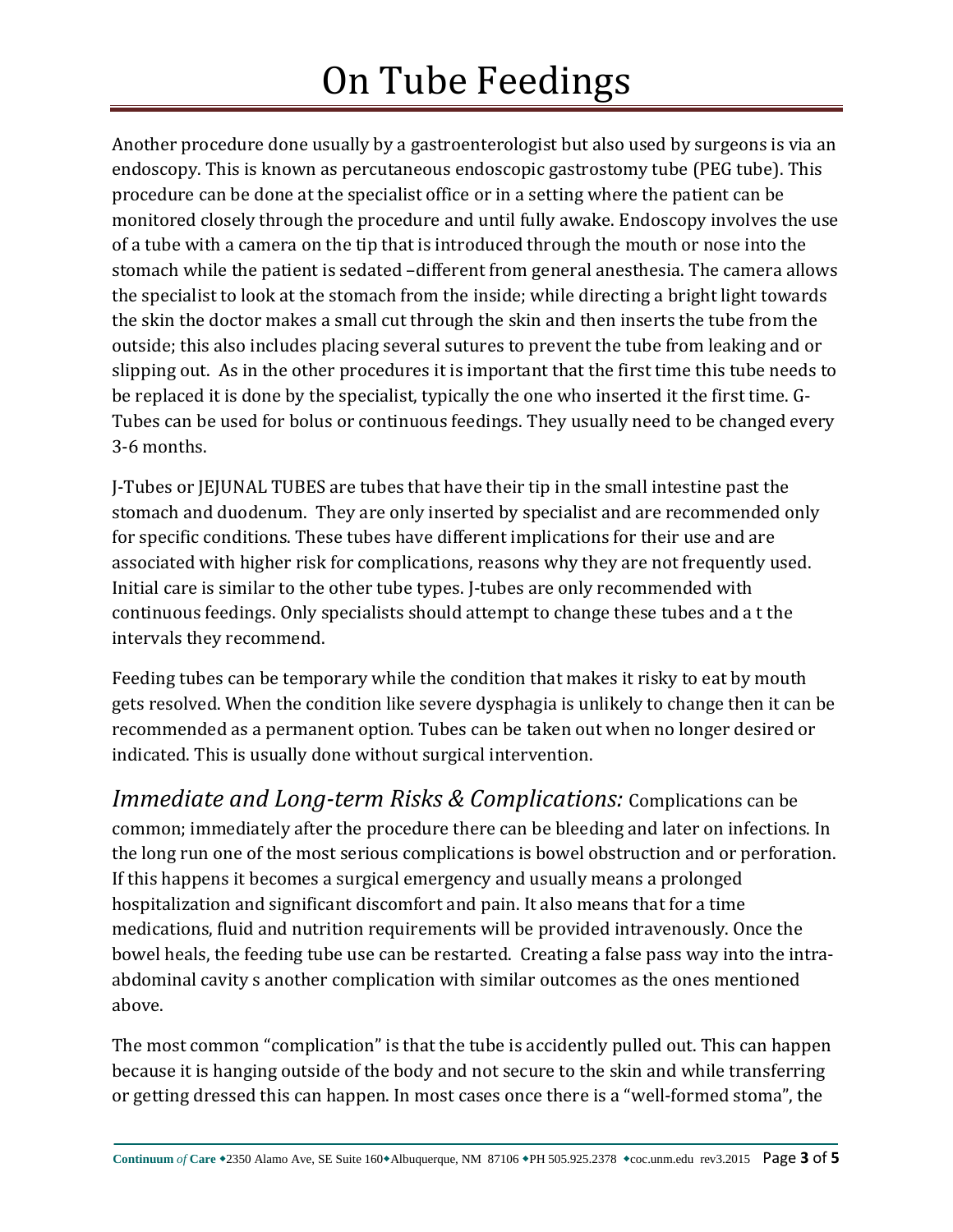tube can be re-inserted with minimal effort. At times the stoma can close very rapidly and then the specialist needs to be notified so that the tube can be replaced and fluid, nutrition and medications can be delivered safely again.

While the risks for conscious sedation and general anesthesia for these procedures are very low, they are not insignificant; usually less risk than riding in a car every day.

Sometimes tubes leak stomach contents that are acidic and can irritate the skin and this can create discomfort. Other times there is "skin overgrowth" at the stoma site that looks like flesh and is wet. The medical provider can use a chemical and/or creams to keep it under control or make it go away. If there is too much leakage there may be a need to replace the tube of different size to achieve a better seal.

*Bolus Feedings:* This refers to feedings given over a prescribed time with intervals when no formula is given. The purpose of this approach is to emulate how we usually eat: as in the form of meals and not continuously eating. This technique is used with NG and Gtubes but not with J-tubes. Nutrition is usually accomplished via formulas and only in specific circumstances may food be processed through a blender. Formulas can be delivered by gravity or with a pump. Pumps offer the advantage that they deliver the amount intended during a specific time whereas the flow of formula via gravity is not as predictable.

*Continuous Feedings:* as it implies, these feedings run continuously over several hours at a slower rate. This approach is preferred when there is concern about the volume that may accumulate in the stomach. For this method a pump is recommended. Sometimes this method is chosen to deliver nutrition at night to minimize the time the person is "attached to the pump". Being "attached to the pump" is a common complaint by users that limits their mobility and ability to participate in other activities.

*Tube Care:* After the initial period of healing –past 6 weeks- following the insertion of the tube, care can be very simple and done at home by trained staff or family. Most of the time the focus is placed on keeping the opening (stoma) clean and dry and ensuring that there are minimal chances for the tube to be pulled out accidently. Creams of different types can be used to create a protective skin barrier and minimize irritation of the skin around the stoma.

*Oral Care and oral Hygiene:* Eating and drinking when normal swallowing is present assist in keeping the mouth clean. Of course brushing the teeth and typical oral hygiene contribute to good health as well. When the patient is no longer eating by mouth and a feeding tube is in place oral health continues to be of utmost importance. Most cases